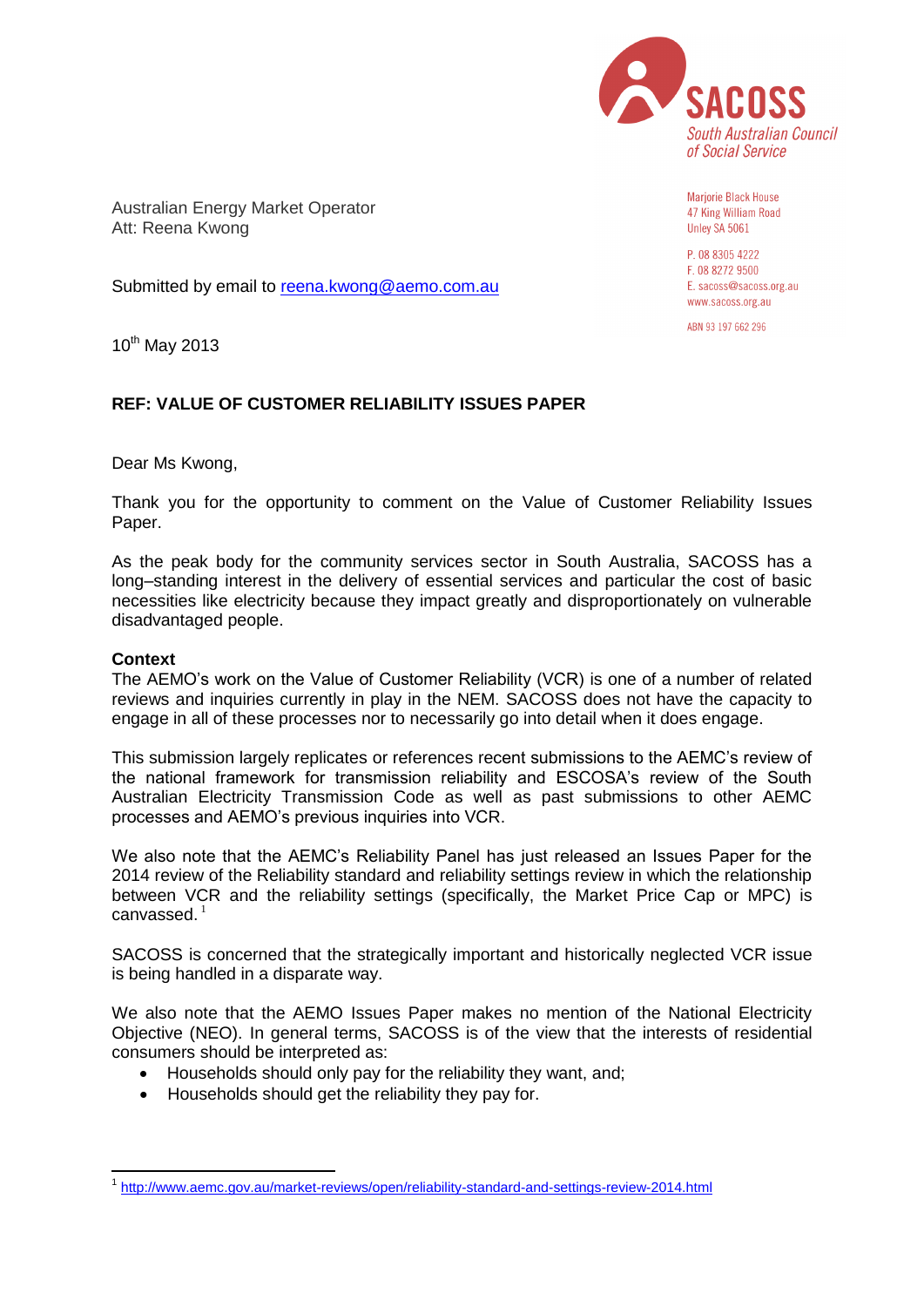## **VCR**

VCR represents the dollar value that customers place on the reliable supply of electricity – an indicator of customers' *willingness to pay* for not having supply interrupted.

VCR is not a parameter that can be measured directly and it is not a parameter that has a single value applicable to all customers across Australia's National Electricity Market. It is a parameter that must be approximated or estimated and the methods by which this is done will impact on the uncertainty with which it can be determined. In turn, the uncertainty with which it can be determined should influence the way in which it is used.

In submissions<sup>2</sup> to ESCOSA during the 2011 Review of the ETC, concerns were raised about the use of a state-wide average VCR (as a measure of consumer's willingness to pay) of \$46k/MWh by AEMO and ElectraNet as compared to the \$15-20k assessed for residential consumers:

"… the implication of this is that significant transmission investment will exceed the willingness to pay of the most numerous customer class. This represents a significant challenge to the economic efficiency of these investments."

It is also noted that ESCOSA support a more deeply considered approach to the use of VCR in network reliability matters $3$ :

"The Commission is keen that an appropriate VCR is developed for South Australia, but is also interested in the need for the development of exit point-specific VCRs; or at least, regional VCRs in respect of the seven SA distribution regions as defined in the Electricity Distribution Code."

In relation to the AEMC Transmission Reliability Issues Paper $4$  Question 10 'Use of the value of customer reliability', SACOSS re-stated its view that the range of VCR values used must include that attributed to households. Further, the use of VCR must reflect the uncertainty with which it has been determined.

Submissions to past AEMC<sup>5</sup> and AEMO<sup>6</sup> processes by Andrew Nance, SACOSS Member and end-use consumer representative on the AEMC's Reliability Panel, have outlined these matters in more detail.

SACOSS notes the Productivity Commission concerns over the historic approach to VCR derivation and use $7$ :

"From a methodological perspective, the existing Australian data seem to have several major flaws. … Theoretically, a single VCR also fails to account for

\_<br><sup>2</sup> <http://www.escosa.sa.gov.au/library/120215-ElectricityTransmissionCodeDraftDecisionSubmission-StKitts.pdf> 3 [http://www.escosa.sa.gov.au/library/130405-AmendmentsToRevisedElectricityTransmissionCode-](http://www.escosa.sa.gov.au/library/130405-AmendmentsToRevisedElectricityTransmissionCode-DraftDecision.pdf)

[DraftDecision.pdf](http://www.escosa.sa.gov.au/library/130405-AmendmentsToRevisedElectricityTransmissionCode-DraftDecision.pdf) <http://www.aemc.gov.au/market-reviews/open/review-of-the-national-framework-for-transmission-reliability.html> <sup>5</sup> St Kitts Associates submission to EPR0027 at [http://www.aemc.gov.au/Media/docs/St-Kitts-Associates---](http://www.aemc.gov.au/Media/docs/St-Kitts-Associates---120711-3a99b294-f470-476d-8223-e9d49e8e0905-0.PDF)

[<sup>120711-3</sup>a99b294-f470-476d-8223-e9d49e8e0905-0.PDF](http://www.aemc.gov.au/Media/docs/St-Kitts-Associates---120711-3a99b294-f470-476d-8223-e9d49e8e0905-0.PDF) <sup>6</sup> AEMO's 2011-12 inquiry into VCR at [http://www.aemo.com.au/Electricity/Policies-and-](http://www.aemo.com.au/Electricity/Policies-and-Procedures/Planning/National-Value-of-Customer-Reliability-VCR)

[Procedures/Planning/National-Value-of-Customer-Reliability-VCR](http://www.aemo.com.au/Electricity/Policies-and-Procedures/Planning/National-Value-of-Customer-Reliability-VCR) includes two submissions from St Kitts Associates: [http://www.aemo.com.au/Electricity/Policies-and-](http://www.aemo.com.au/Electricity/Policies-and-Procedures/Planning/~/media/Files/Other/planning/0409-0013%20pdf.ashx)

[Procedures/Planning/~/media/Files/Other/planning/0409-0013%20pdf.ashx,](http://www.aemo.com.au/Electricity/Policies-and-Procedures/Planning/~/media/Files/Other/planning/0409-0013%20pdf.ashx)

[http://www.aemo.com.au/Electricity/Policies-and-Procedures/Planning/~/media/Files/Other/planning/0409-](http://www.aemo.com.au/Electricity/Policies-and-Procedures/Planning/~/media/Files/Other/planning/0409-0016%20pdf.ashx) [0016%20pdf.ashx](http://www.aemo.com.au/Electricity/Policies-and-Procedures/Planning/~/media/Files/Other/planning/0409-0016%20pdf.ashx)

<sup>&</sup>lt;sup>7</sup> Productivity Commission Inquiry into Network Regulation, Draft Report Chapter 14 page 476 [\(http://pc.gov.au/\\_\\_data/assets/pdf\\_file/0014/120065/17-electricity-draft-chapter14.pdf\)](http://pc.gov.au/__data/assets/pdf_file/0014/120065/17-electricity-draft-chapter14.pdf)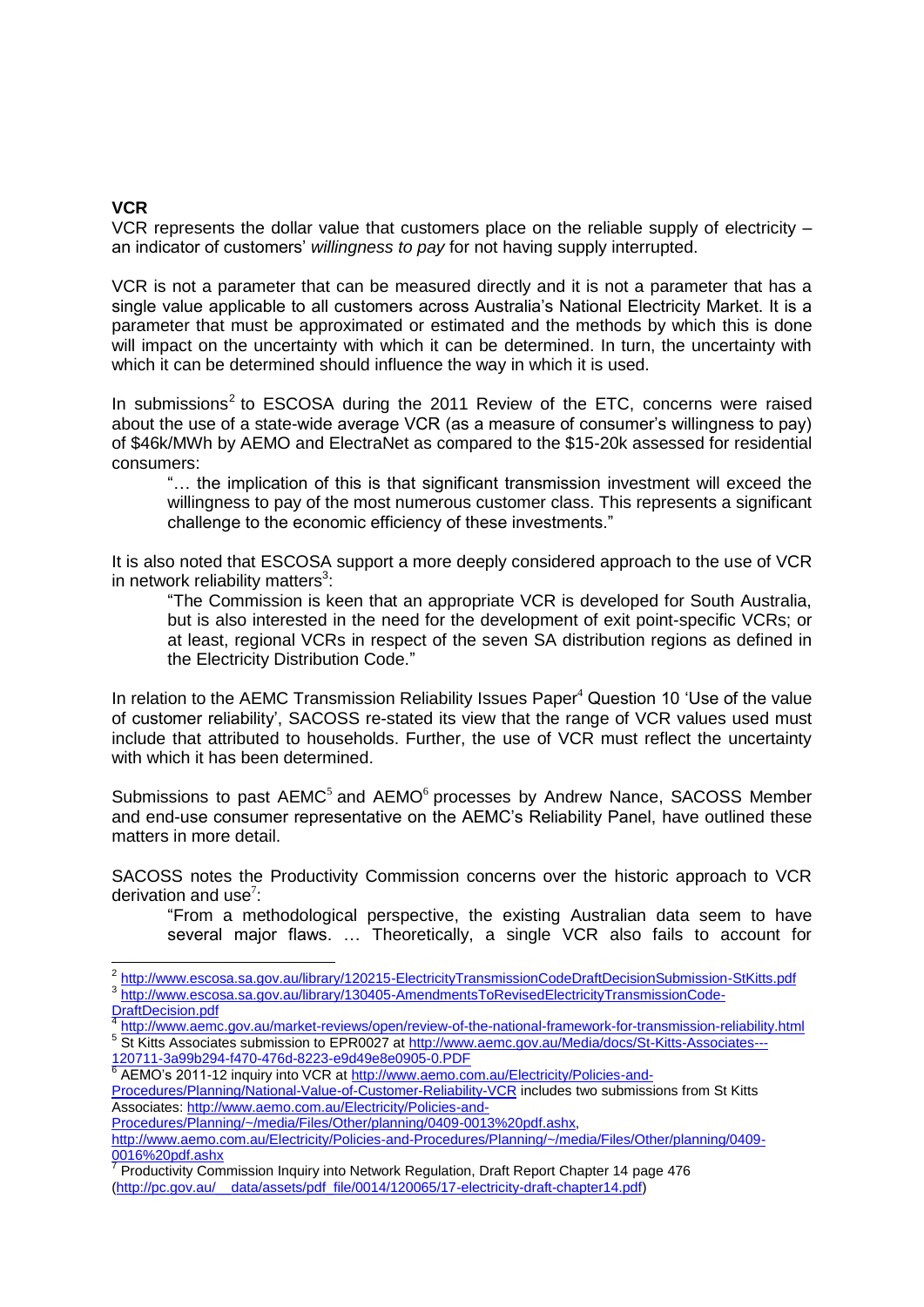differences in the mix of customers affected by an investment for reliability. … AEMO uses the same weighted customer costs in areas with different customer profiles."

SACOSS also emphasises the importance of matters relevant to low income consumers and welcome  $AEMO's$  acknowledgement of this  $s$ . The  $AEMO$  paper also refers to recent comments made by the Productivity Commission on the relationship between VCR and income $9$ .

SACOSS is of the view that the VCR expressed by consumers with limited capacity to pay does appear to be materially lower than households in general and that, in turn, households in general express lower VCRs than the 'statewide' averages employed in network planning to date. Robust and reliable VCR estimates have important roles to play in the fair allocation of costs in the NEM and SACOSS is of the view that this forms a fundamental part of pursuing the NEO.

The NEO, as stated in the National Electricity Law:

... to promote efficient investment in, and efficient operation and use of, electricity services for the long term interests of consumers of electricity with respect to –

• price, quality, safety, reliability, and security of supply of electricity; and

• the reliability, safety and security of the national electricity system.

The NEO and the interests of consumers are intended to be interpreted in an economic efficiency sense. Economic efficiency is interpreted by the NEM institutions and policy makers as having three broad components: productive, allocative and dynamic efficiencies. While there is some relationship to the dynamic efficiency of the market inherent in VCR (i.e. the ability to attract efficient levels of investment over time to sustain the market), SACOSS is of the view that VCR is largely about the NEM's allocative efficiency.

The end result of the current use of VCRs in network investments that are multiples of what households have expressed represents a fundamental challenge to allocative efficiency in the NEM unless this is reflected in the way pricing recovers costs from different customer costs.

## **Summary**

-

SACOSS remains concerned the investments continue to be made based on VCR values that are multiples of that expressed by households, especially low-income households.

SACOSS acknowledges the challenges and complexity of deriving VCR estimates but given its inherent importance to the efficient allocation of resources in the NEM supports the allocation of adequate resources to ensure adequate and robust estimates are derived and refined over time.

SACOSS encourages greater coordination between the NEM institutions and the SCER on this strategically important matter. Further, SACOSS encourages AEMO to take advice on survey design from the Australian Bureau of Statistics (ABS) as recommended by the Productivity Commission. With all respect to AEMO, it is clear that VCR estimation is a complex area that will require skills and experience not necessarily close to the historic core business of AEMO (or the AEMC or AER for that matter).

<sup>8</sup> [www.aemo.com.au/Consultations/National-Electricity-Market/Value-of-Customer-Reliability-Issues-Paper,](http://www.aemo.com.au/Consultations/National-Electricity-Market/Value-of-Customer-Reliability-Issues-Paper) section 6.2.5 at page 22.

Productivity Commission Inquiry into Network Regulation, Draft Report Chapter 14 page 480-